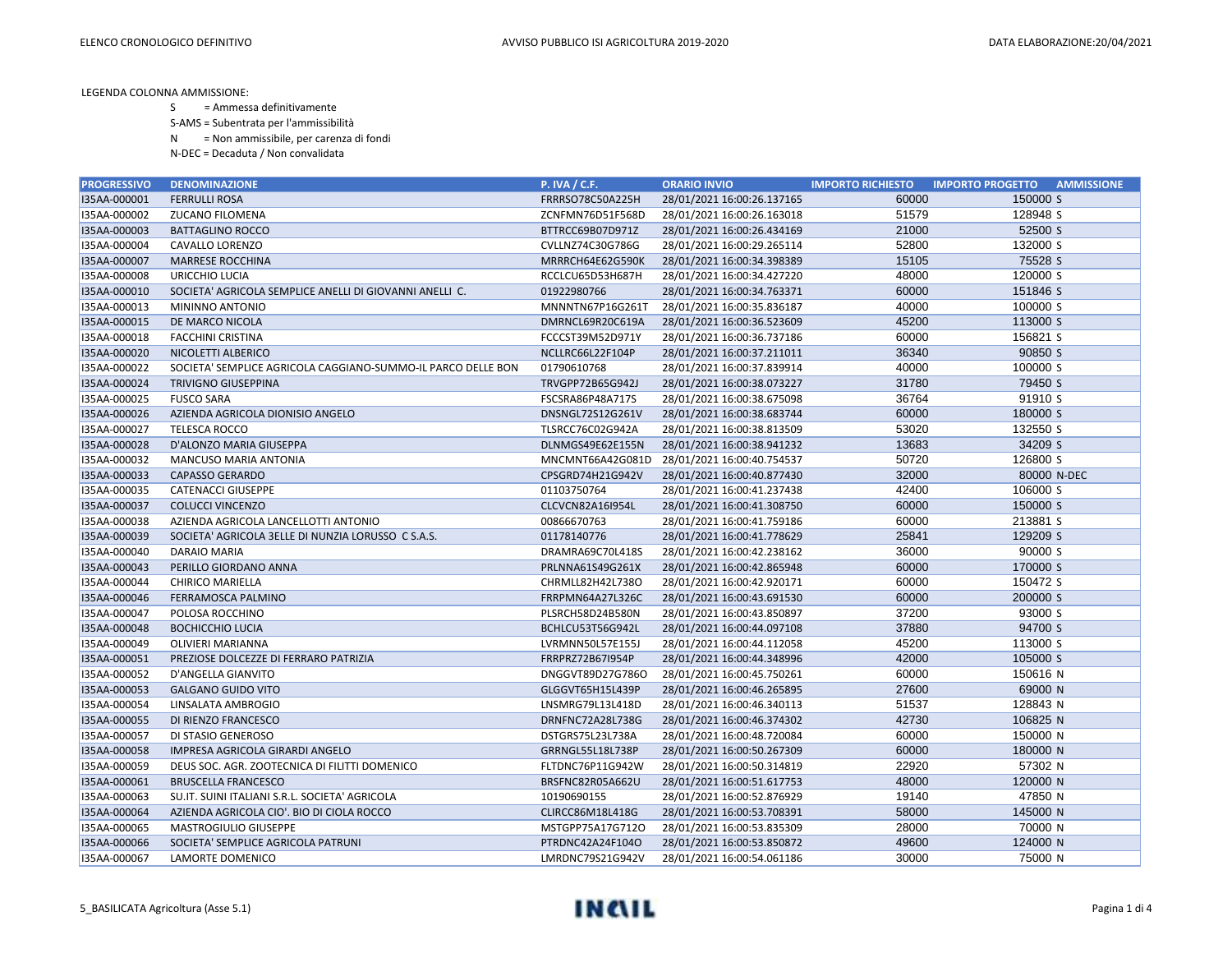- S = Ammessa definitivamente
- S-AMS = Subentrata per l'ammissibilità
- N = Non ammissibile, per carenza di fondi
- N-DEC = Decaduta / Non convalidata

| <b>PROGRESSIVO</b> | <b>DENOMINAZIONE</b>                                     | <b>P. IVA / C.F.</b> | <b>ORARIO INVIO</b>                         | <b>IMPORTO RICHIESTO</b> | <b>AMMISSIONE</b><br><b>IMPORTO PROGETTO</b> |
|--------------------|----------------------------------------------------------|----------------------|---------------------------------------------|--------------------------|----------------------------------------------|
| I35AA-000068       | IMPRESA AGRICOLA GIRARDI GIUSEPPE                        | GRRGPP73H03E033T     | 28/01/2021 16:00:54.247795                  | 18000                    | 45000 N                                      |
| I35AA-000071       | VITELLI MARIA GABRIELLA                                  | VTLMGB54T41G712V     | 28/01/2021 16:00:54.544136                  | 22400                    | 56000 N                                      |
| I35AA-000072       | AZIENDA AGRICOLA CIOFFI GIUSEPPINA                       | 01550320764          | 28/01/2021 16:00:54.635640                  | 60000                    | 224500 N                                     |
| I35AA-000073       | <b>VITALE MAURIZIO</b>                                   | VTLMRZ79E21E409T     | 28/01/2021 16:00:54.753334                  | 22600                    | 56500 N                                      |
| I35AA-000074       | <b>GAZZANEO GIUSEPPE LUCA</b>                            | GZZGPP98M18C619L     | 28/01/2021 16:00:55.460491                  | 23520                    | 58800 N                                      |
| I35AA-000075       | <b>RAUSEO GERARDA</b>                                    | RSAGRD74A71F104J     | 28/01/2021 16:00:55.542853                  | 24060                    | 60151 N                                      |
| I35AA-000077       | D'ALESSANDRO DOMENICA                                    | DLSDNC57E68H591I     | 28/01/2021 16:00:56.223752                  | 32000                    | 80000 N                                      |
| I35AA-000078       | DOTTORE ANTONIO                                          | DTTNTN69H08H808D     | 28/01/2021 16:00:56.596465                  | 60000                    | 150000 N                                     |
| I35AA-000079       | SOCIETA' AGRICOLA BIO BASENTO S.S.                       | 01348490770          | 28/01/2021 16:00:56.657681                  | 48800                    | 122000 N                                     |
| I35AA-000080       | <b>VURCHIO FRANCESCO</b>                                 | VRCFNC86H07A285O     | 28/01/2021 16:00:56.672641                  | 42816                    | 107040 N                                     |
| I35AA-000084       | <b>MANCINI CARMELINA</b>                                 | MNCCML69H54A519B     | 28/01/2021 16:00:57.627342                  | 35400                    | 88500 N                                      |
| I35AA-000085       | MAINO GIANLUCA                                           | MNAGLC82H24A225J     | 28/01/2021 16:00:57.694215                  | 60000                    | 150000 N                                     |
| I35AA-000088       | <b>BOCHICCHIO KATIA</b>                                  | BCHKTA81H64L738P     | 28/01/2021 16:00:58.552223                  | 20340                    | 50850 N                                      |
| I35AA-000094       | LABANCA GROUP SAS DI LABANCA ROCCO C.                    | 02002330765          | 28/01/2021 16:01:00.131521                  | 47618                    | 119046 N                                     |
| I35AA-000095       | LIOI BENEDETTO                                           | LIOBDT60R17G081C     | 28/01/2021 16:01:01.415488                  | 27720                    | 69300 N                                      |
| I35AA-000097       | <b>CAPASSO FRANCESCO</b>                                 | CPSFNC70D10G942R     | 28/01/2021 16:01:02.247918                  | 32000                    | 80000 N                                      |
| I35AA-000099       | MONTANARELLA MICHELE                                     | MNTMHL64T02F104H     | 28/01/2021 16:01:03.552396                  | 33940                    | 84850 N                                      |
| I35AA-000101       | <b>LIOI SAVERIO</b>                                      | LIOSVR66H04G081A     | 28/01/2021 16:01:03.890384                  | 60000                    | 158000 N                                     |
| I35AA-000102       | DE LUCA ANGELA                                           | DLCNGL70R50I457C     | 28/01/2021 16:01:04.101179                  | 47800                    | 119500 N                                     |
| I35AA-000104       | SOCIETA' AGRICOLA VALLE SAURO S.R.L.                     | 01188420770          | 28/01/2021 16:01:04.684864                  | 60000                    | 150000 N                                     |
| I35AA-000105       | PALAZZO VITTORIO                                         | PLZVTR69S20F637M     | 28/01/2021 16:01:04.860193                  | 59680                    | 149200 N                                     |
| I35AA-000106       | IMPRESA AGRICOLA GILIO VINCENZO                          | GLIVCN72H26L738F     | 28/01/2021 16:01:05.728161                  | 60000                    | 150000 N                                     |
| I35AA-000107       | <b>SERINO PAOLO</b>                                      | SRNPLA74D29A225J     | 28/01/2021 16:01:06.214041                  | 60000                    | 150000 N                                     |
| I35AA-000109       | <b>VOLPE MICHELE</b>                                     | VLPMHL50L10F637T     | 28/01/2021 16:01:06.725855                  | 60000                    | 200000 N                                     |
| I35AA-000112       | SOCIETA' AGRICOLA LA RIVINCITA SOCIETA AGRICOLA SEMPLICE | LMRSNT77E48L219T     | 28/01/2021 16:01:08.421969                  | 53000                    | 132500 N                                     |
| I35AA-000114       | SOCIETA' AGRICOLA BRADANELLI DEI F.LLI SQUICCIARINO S.S. | 01320190778          | 28/01/2021 16:01:08.977547                  | 60000                    | 150000 N                                     |
| I35AA-000115       | <b>TRABACE NICOLA</b>                                    | TRBNCL60P28F052L     | 28/01/2021 16:01:09.674283                  | 44999                    | 112499 N                                     |
| I35AA-000117       | <b>LAURIA GIUSEPPE</b>                                   | LRAGPP86D29I305Z     | 28/01/2021 16:01:09.961639                  | 36764                    | 91910 N                                      |
| I35AA-000118       | PIETRAFESA ROSA                                          | PTRRSO66B60A604V     | 28/01/2021 16:01:10.282896                  | 27140                    | 67850 N                                      |
| I35AA-000120       | ZAMBRINO EDUARDO                                         | ZMBDRD56R10H796W     | 28/01/2021 16:01:10.623024                  | 27216                    | 68040 N                                      |
| I35AA-000123       | CAMMAROTA INFISSI DI CARMINE CAMMAROTA                   |                      | CMMCMN90E09G942Z 28/01/2021 16:01:12.071188 | 21200                    | 53000 N                                      |
| I35AA-000124       | <b>OLIVETO ANTONIO</b>                                   | LVTNTN71A11F399L     | 28/01/2021 16:01:12.193082                  | 36000                    | 90000 N                                      |
| I35AA-000126       | <b>MANCINO ROCCO</b>                                     | MNCRCC71C03L197X     | 28/01/2021 16:01:12.997427                  | 30984                    | 77460 N                                      |
| I35AA-000127       | IMPRESA AGRICOLA FRANCESCO E DOMENICO GIRARDI S.S.       | 01030020729          | 28/01/2021 16:01:13.994397                  | 54000                    | 135000 N                                     |
| I35AA-000128       | DI GRISOLO MICHELE                                       | DGRMHL69P16L738Y     | 28/01/2021 16:01:13.996242                  | 24066                    | 60167 N                                      |
| I35AA-000129       | <b>FELICE ALVINO</b>                                     | LVNFLC95P01F104V     | 28/01/2021 16:01:14.459189                  | 55016                    | 137540 N                                     |
| I35AA-000130       | LA LIMONAIA SOCIETA' AGRICOLA S.S.                       | MRNFPP74T03G786K     | 28/01/2021 16:01:14.579449                  | 28916                    | 72290 N                                      |
| I35AA-000131       | <b>ANOBILE ANTONIO</b>                                   | NBLNTN75T26D971T     | 28/01/2021 16:01:15.273465                  | 50000                    | 125000 N                                     |
| I35AA-000133       | DIMATTEO ARMANDO                                         | DMTRND59C09H591U     | 28/01/2021 16:01:15.663873                  | 4000                     | 10000 N                                      |
| I35AA-000134       | ARTERIA MARIANGELA                                       | RTRMNG73D64L418Z     | 28/01/2021 16:01:15.856699                  | 55200                    | 138000 N                                     |
| I35AA-000136       | <b>GIRARDI DOMENICO</b>                                  | GRRDNC53R19E038I     | 28/01/2021 16:01:16.819591                  | 59200                    | 148000 N                                     |
| I35AA-000137       | <b>MILAFARM SRLS</b>                                     | 02029360761          | 28/01/2021 16:01:17.204003                  | 29200                    | 73000 N                                      |
| I35AA-000140       | LANCELLOTTI FRANCESCO ANTONIO                            | LNCFNC59C06G081C     | 28/01/2021 16:01:17.712550                  | 60000                    | 151000 N                                     |
| I35AA-000141       | MONTANARELLA CARLO GERARDO                               | MNTCLG69M21F104L     | 28/01/2021 16:01:17.893286                  | 60000                    | 190000 N                                     |

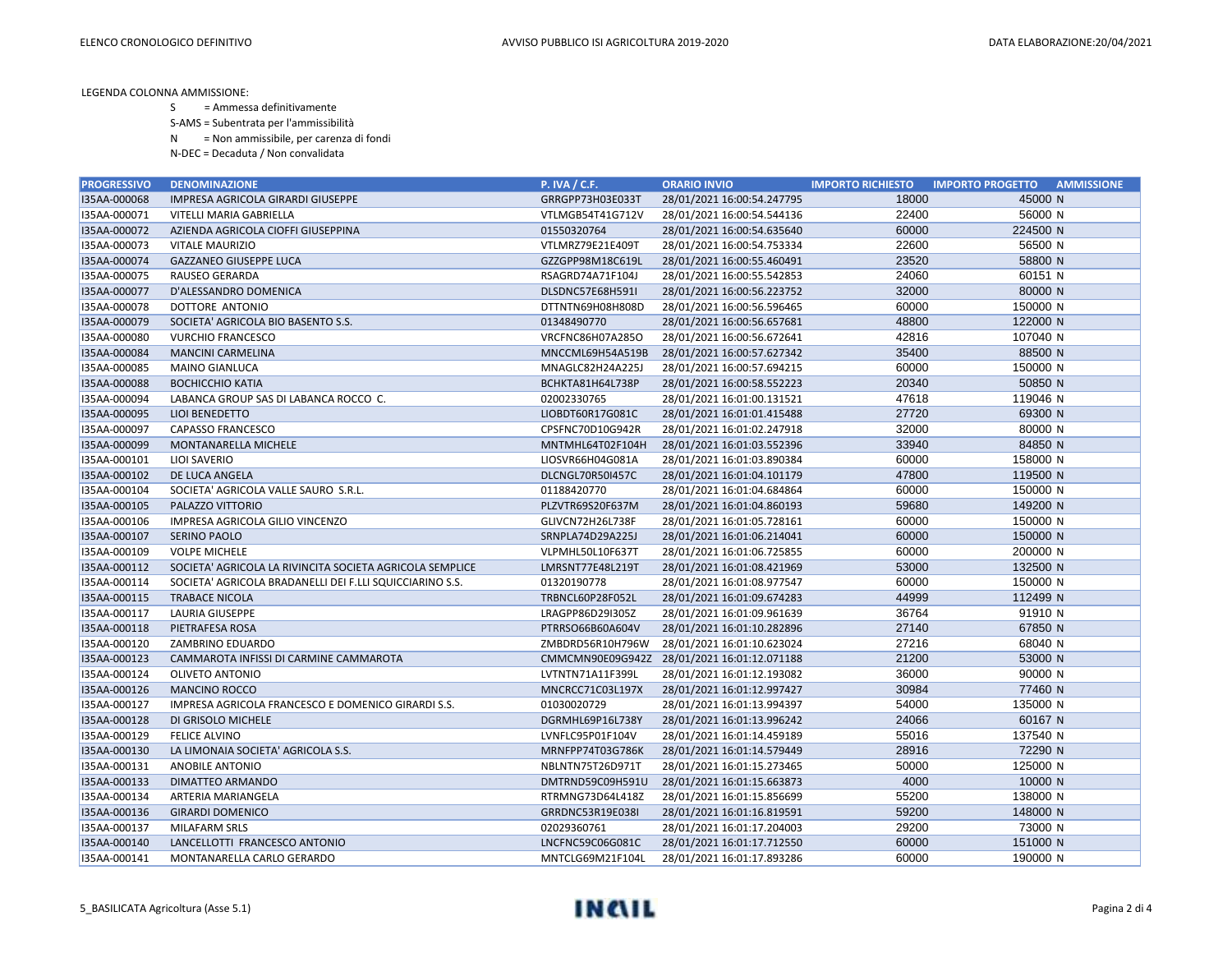- S = Ammessa definitivamente
- S-AMS = Subentrata per l'ammissibilità
- N = Non ammissibile, per carenza di fondi
- N-DEC = Decaduta / Non convalidata

| <b>PROGRESSIVO</b> | <b>DENOMINAZIONE</b>                                        | <b>P. IVA / C.F.</b> | <b>ORARIO INVIO</b>        | <b>IMPORTO RICHIESTO</b> | <b>IMPORTO PROGETTO</b><br><b>AMMISSIONE</b> |
|--------------------|-------------------------------------------------------------|----------------------|----------------------------|--------------------------|----------------------------------------------|
| I35AA-000142       | <b>MECCA ROMAN GIUSEPPE</b>                                 | MCCRNG93A20Z138N     | 28/01/2021 16:01:18.181617 | 41592                    | 103980 N                                     |
| I35AA-000143       | SALVATORE SALERNO                                           | SLRSVT74B11I954N     | 28/01/2021 16:01:18.585890 | 13400                    | 33500 N                                      |
| I35AA-000144       | <b>SABIA ANGELA</b>                                         | SBANGL65D68A743D     | 28/01/2021 16:01:19.814883 | 42740                    | 106850 N                                     |
| I35AA-000145       | AZIENDA AGRICOLA ABATE VITO                                 | BTAVTI45P25D909K     | 28/01/2021 16:01:19.902102 | 16800                    | 42000 N                                      |
| I35AA-000146       | SOC.AGR.ROSAMARINA DI CATALANO E. C. SAS                    | 02017270766          | 28/01/2021 16:01:20.396071 | 44000                    | 110000 N                                     |
| I35AA-000147       | <b>MARINO VITTORIA</b>                                      | MRNVTR69E45A942F     | 28/01/2021 16:01:21.428656 | 32260                    | 80650 N                                      |
| I35AA-000148       | SOCIET AGRICOLA F.LLI GARGANO MICHELE E SAVERIO SOCIETA SEM | 01215660760          | 28/01/2021 16:01:21.894274 | 60000                    | 151000 N                                     |
| I35AA-000149       | PEPE MICHELE                                                | PPEMHL65P04G942F     | 28/01/2021 16:01:21.987336 | 60000                    | 150000 N                                     |
| I35AA-000150       | <b>COLANGELO SALVATORE</b>                                  | CLNSVT67T14I954Q     | 28/01/2021 16:01:22.425705 | 26180                    | 65450 N                                      |
| I35AA-000151       | <b>BRUSCELLA MATTEO</b>                                     | BRSMTT67A24D971J     | 28/01/2021 16:01:23.251727 | 60000                    | 150000 N                                     |
| I35AA-000152       | ANTONICELLI PASQUALE                                        | NTNPQL64L27E326F     | 28/01/2021 16:01:24.001976 | 8000                     | 20000 N                                      |
| I35AA-000153       | AZIENDA AGRICOLA CAPPIELLO SANTE                            | CPPSNT80D13A225E     | 28/01/2021 16:01:24.312929 | 60000                    | 150000 N                                     |
| I35AA-000154       | <b>SCAVONE MARIA</b>                                        | SCVMRA74D55G942W     | 28/01/2021 16:01:25.062500 | 56140                    | 140350 N                                     |
| I35AA-000155       | RICCARDI NUNZIO                                             | RCCNNZ47S02A662C     | 28/01/2021 16:01:25.435336 | 22000                    | 55000 N                                      |
| I35AA-000156       | AVIGLIANO MASSIMO                                           | VGLMSM71B15E493N     | 28/01/2021 16:01:25.504844 | 28000                    | 70000 N                                      |
| I35AA-000157       | <b>TRITTO EGIDIO</b>                                        | 00843440769          | 28/01/2021 16:01:25.914796 | 32000                    | 80000 N                                      |
| I35AA-000162       | <b>PASTORE LAURA</b>                                        | PSTLRA70H46H591G     | 28/01/2021 16:01:28.309307 | 17584                    | 43962 N                                      |
| I35AA-000164       | <b>BATTAGLINO ROCCO</b>                                     | BTTRCC66S14G942G     | 28/01/2021 16:01:29.560985 | 41586                    | 103965 N                                     |
| I35AA-000165       | <b>SCELSI ANTONIO</b>                                       | SCLNTN61R12G081Z     | 28/01/2021 16:01:30.036940 | 20000                    | 50000 N                                      |
| I35AA-000166       | MIELE MARIA CONCETTA                                        | MLIMCN46R61B415B     | 28/01/2021 16:01:31.609588 | 36000                    | 90000 N                                      |
| I35AA-000167       | IMPRESA AGRICOLA GIRARDI DONATA                             | GRRDNT76L62L738O     | 28/01/2021 16:01:31.645779 | 28000                    | 70000 N                                      |
| I35AA-000168       | AZIENDA AGRICOLA LOIZZO GIOVANNI                            | LZZGNN62T18A225G     | 28/01/2021 16:01:32.062026 | 56000                    | 140000 N                                     |
| I35AA-000169       | MONTANARELLA DOMENICO                                       | MNTDNC65P26F104U     | 28/01/2021 16:01:33.726401 | 58000                    | 145000 N                                     |
| I35AA-000172       | DIMITA RAFFAELLA                                            | DMTRFL62P57I330F     | 28/01/2021 16:01:36.421029 | 25200                    | 63000 N                                      |
| I35AA-000173       | OCCHIONERO DONATA                                           | CCHDNT76M69A662E     | 28/01/2021 16:01:36.431206 | 50905                    | 127263 N                                     |
| I35AA-000176       | VENEZIA MAURO ROSARIO                                       | VNZMRS58R07F637O     | 28/01/2021 16:01:38.360914 | 40000                    | 100000 N                                     |
| I35AA-000177       | AZ. AGRICOLA MUSTO CARMELITANO ELISABETTA                   | MSTLBT81D62Z114X     | 28/01/2021 16:01:38.482933 | 14965                    | 37413 N                                      |
| I35AA-000178       | MAIO ROCCO DONATO                                           | 01487720763          | 28/01/2021 16:01:39.587189 | 58400                    | 146000 N                                     |
| I35AA-000180       | NATUZZI LUIGI                                               | NTZLGU64T21G712Q     | 28/01/2021 16:01:42.168093 | 31600                    | 79000 N                                      |
| I35AA-000181       | <b>GRASSO TERESA</b>                                        | GRSTRS39H59D971X     | 28/01/2021 16:01:42.172662 | 41890                    | 104726 N                                     |
| I35AA-000182       | MARVULLI DOMENICO ANTONIO                                   | MRVDNC71D20A225O     | 28/01/2021 16:01:42.803391 | 60000                    | 150000 N                                     |
| I35AA-000184       | MASSERIA CIRANNA DI ROCCO ROCCO SOCIETA AGRICOLA SEMPLICE   | CRNRCC78T28L738U     | 28/01/2021 16:01:49.168538 | 60000                    | 171000 N                                     |
| I35AA-000186       | <b>TEORA DONATO</b>                                         | TREDNT70R26L738S     | 28/01/2021 16:01:51.333202 | 39320                    | 98300 N                                      |
| I35AA-000188       | <b>GRIECO ANGELO</b>                                        | GRCNGL86C04F104Z     | 28/01/2021 16:01:54.784028 | 60000                    | 151850 N                                     |
| I35AA-000192       | <b>CERONE ANTONIO</b>                                       | CRNNTN73E06F817M     | 28/01/2021 16:02:01.679811 | 46204                    | 115511 N                                     |
| I35AA-000193       | CAPOBIANCO GERARDO                                          | 01328140767          | 28/01/2021 16:02:03.897014 | 60000                    | 155000 N                                     |
| I35AA-000194       | <b>RINALDI MICHELE</b>                                      | RNLMHL42D03H831P     | 28/01/2021 16:02:05.795057 | 28000                    | 70000 N                                      |
| I35AA-000195       | POLOSA FRANCESCO                                            | PLSFNC83S20G942W     | 28/01/2021 16:02:09.050911 | 37200                    | 93000 N                                      |
| I35AA-000196       | APPIO CEREALFRUTTA SOCIETA' AGRICOLA SEMPLICE               | 01310280779          | 28/01/2021 16:02:09.596765 | 13600                    | 34000 N                                      |
| I35AA-000197       | VACCARO ANTONIA ROSA                                        | VCCNNR63E58B580L     | 28/01/2021 16:02:11.530757 | 48000                    | 120000 N                                     |
| I35AA-000199       | <b>ROCCO GIOVANNI</b>                                       | RCCGNN72A07L049Y     | 28/01/2021 16:02:15.169699 | 19632                    | 49080 N                                      |
| I35AA-000200       | ABBATEMARCO CONO                                            | BBTCNO76L27L874N     | 28/01/2021 16:02:15.367497 | 10112                    | 25280 N                                      |
| I35AA-000201       | <b>RINALDI DONATO</b>                                       | RNLDNT65H18E033J     | 28/01/2021 16:02:19.564953 | 28000                    | 70000 N                                      |
| I35AA-000202       | AGRICEREAL SOCIETA' COOPERATIVA                             | LRSRRC76C48Z112M     | 28/01/2021 16:02:24.055745 | 20000                    | 50000 N                                      |